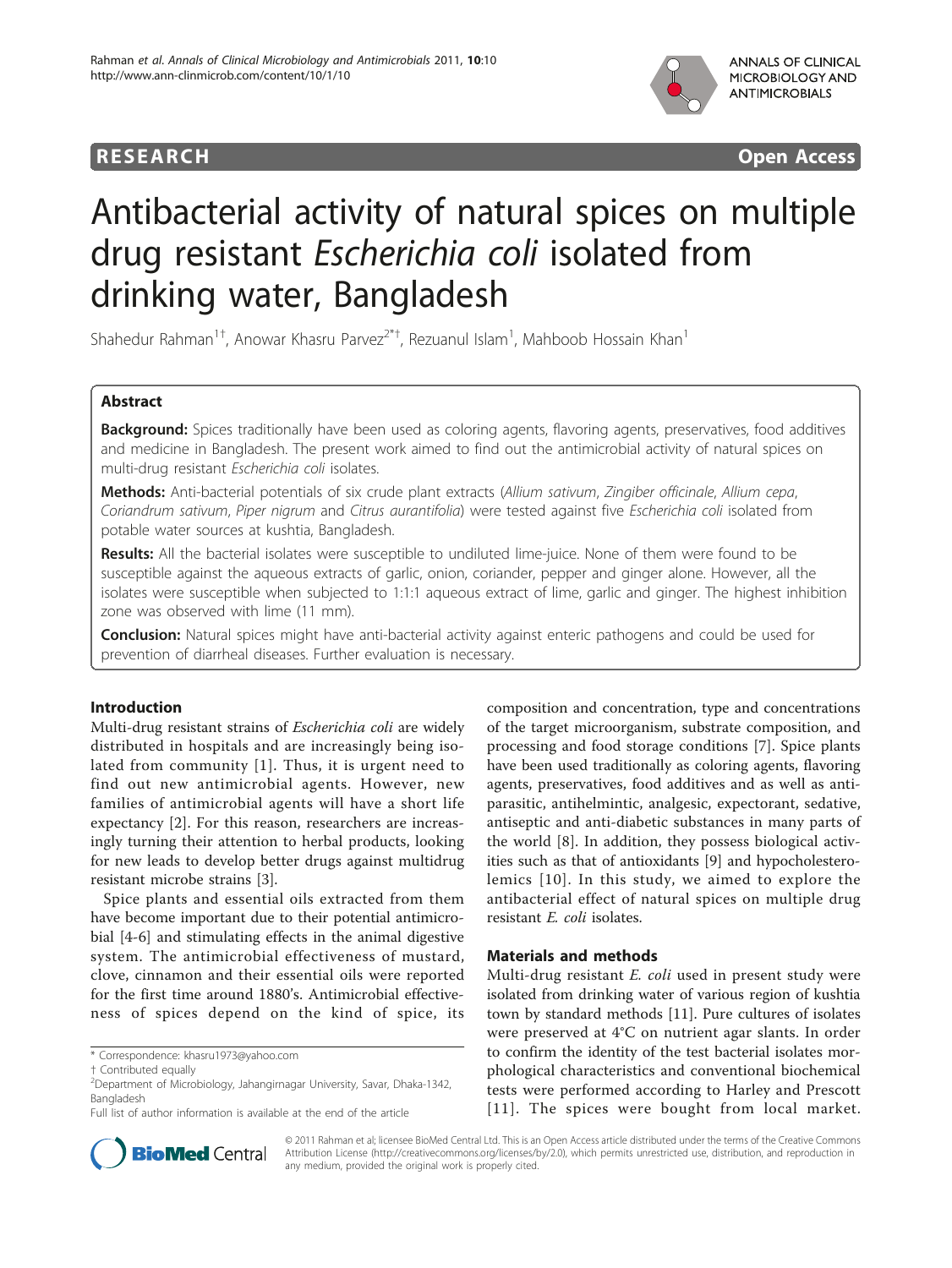Garlic and onion were peeled, cut into pieces and sundried for one week. These were then grounded using a blender. Twenty gram of the ground material (garlic, onion, ginger, pepper and coriander seed) were soaked in 100 ml of hot sterile water and allowed to stand for 72 h. The lime fruits were washed with sterile water then cut open with a sterile knife and the juice pressed out. The crude extracts were obtained by filtration [\[12](#page-2-0)]. Sterile paper disks of 5 mm diameter were impregnated with 10 μl of crude extracts and mixtures of different crude extracts (1:1, 1:1:1), then dried in a hot air oven at 60°C for five min. Each disk contains approximately 2 μg of crude extract. All extracts were stored at 4°C when not in use.

## Susceptibility testing

Standard norfloxacin (NOR, 10 μg/disc), clindamycin (CC, 2 μg/disc), neomycin (N, 30 μg/disc), cefoxitin (FOX, 30 μg/disc), streptomycin (S, 10 μg/disc), ciprofloxacin (CPX, 5 μg/disc), chloramphenicol (C, 30 mcg/ disc), tetracycline (T, 30 mcg/disc), penicillin G (P, 10 units/disc), erythromycin (E, 15 mcg/disc), cefotaxime (CTX, 30 μg/disc), nalidixic acid (NA, 30 mcg/disc), cloxacillin (CX, 1 mcg/disc), kanamycin (K, 30 mcg/ disc), amoxicillin (AM, 30 mcg/disc) were used for comparison of the antibacterial activity. In vitro antibacterial susceptibility of the test samples was carried out by disc diffusion method [[13](#page-2-0),[14](#page-2-0)]. The antibacterial activities were determined by measuring the diameter of the zone in mm.

# Results and discussion

Table 1 shows the antibiotic resistance pattern of the isolates. All strains showed resistance against the activity of clindamycin and cloxacillin. Penicillin G is also not quite effective against those isolates as four of the isolates are resistant against it. Highest growth inhibition zones were found with ciprofloxacin followed by cefotaxime and norfloxacin. The multiple antibiotic resistance of E. coli demonstrated in this study accord with those found in other studies [\[15](#page-2-0)[-17](#page-3-0)].

Table [2](#page-2-0) shows that the aqueous extracts of Allium sativum and Zingiber officinale alone and in combination (1:1) did not exhibit any in vitro inhibition on the growth of test organisms except in case of one isolate for later cases (7 mm). Similarly Allium cepa, Piper nigrum, and Coriandrum sativum seed alone did not exhibit any in vitro anti-bacterial effect, however the combination of Allium cepa  $+$  Allium sativum (1:1) and Citrus aurantifolia + Zingiber officinale + Allium sativum (1:1:1) showed inhibition zones. Citrus aurantifolia juice showed the highest effect on the test organisms. These findings are in good accord with others [[12,](#page-2-0)[18-22\]](#page-3-0).

A. sativum has traditional dietary and medicinal applications as an anti-infective agent [[23\]](#page-3-0). In vitro evidence of the antimicrobial activity of fresh and freezedried garlic extracts against many bacteria [[24](#page-3-0)], fungi and viruses [[25\]](#page-3-0) supports these applications. Allicin, the active ingredient of A. sativum, acts by partially inhibiting DNA and protein synthesis and also totally inhibiting RNA synthesis as a primary target [[26\]](#page-3-0). Like A. sativum, A. cepa is another medicinally important anti-infective agent [[12](#page-2-0)]. Raw A. cepa can completely sterilize mouth and throat. Organosulfur compounds (OSCs) and phenolic compounds have been reported to be involved in the A. cepa antimicrobial activity [[27\]](#page-3-0). Z. officinale has been used widely as herbal medicine. In particular, its gingerol-related components have been reported to possess antimicrobial and anti fungal properties, as well as several pharmaceutical properties [[28](#page-3-0)]. C. sativum is considered both herb and spice since both its leaves and seeds are used as a seasoning condiment [[18\]](#page-3-0). It has traditionally been referred to as antimicrobial [[29\]](#page-3-0). The seeds of C. sativum contain 0.5-1% essential oil and are rich in beneficial phytonutrients including carvone, geraniol, limonene, borneol, camphor, elemol and linalool [[30](#page-3-0)]. Ferrous sequestering activity of these compounds may play role in inhibiting microbial growth [[31\]](#page-3-0). P. nigrum is used to treat asthma, chronic indigestion, colon toxins, obesity, sinus, congestion, fever, intermittent fever,

|  |  | Table 1 Antibiotic resistant pattern of the isolated strains |  |  |  |  |  |  |
|--|--|--------------------------------------------------------------|--|--|--|--|--|--|
|--|--|--------------------------------------------------------------|--|--|--|--|--|--|

|           | Growth inhibition zone in millimeter |                          |     |            |    |            |    |     |                          |    |            |           |                          |     |                  |
|-----------|--------------------------------------|--------------------------|-----|------------|----|------------|----|-----|--------------------------|----|------------|-----------|--------------------------|-----|------------------|
|           | <b>NOR</b>                           | cc                       | N   | <b>FOX</b> | s  | <b>CPX</b> |    |     | P                        | Е  | <b>CTX</b> | <b>NA</b> | СX                       | к   | АM               |
| Isolate 1 |                                      | $\sim$                   | 14  | 18         | 16 | 20         | 19 | 19  | $\overline{\phantom{a}}$ | 14 | 25         | 17        | $\,$                     |     | 18               |
| Isolate 2 | 27                                   | $\sim$                   | 15. | 21         | 20 | 35         | 26 | -24 | $\sim$                   | 10 | 31         | 26        | $\overline{\phantom{a}}$ | 20  | 26               |
| Isolate 3 | 26                                   | $\overline{\phantom{a}}$ | 15. | 21         | 17 | 30         | 23 | 25  |                          | 14 | 27         | 20        | $\overline{\phantom{a}}$ | 17. | 26               |
| Isolate 4 | 30                                   | $\sim$                   | 16  | 22         | 10 | 34         | 30 | 17  | $\overline{\phantom{a}}$ | 18 | 30         | 22        | $\overline{\phantom{a}}$ | 20  | $\hspace{0.1mm}$ |
| Isolate 5 | 29                                   | $\sim$                   | 15. | 21         | 21 | 30         | 27 | -25 | $\sim$                   | 20 | 34         | 25        | $\overline{\phantom{a}}$ | 20  | 25               |

Note: "-" = Negative test, NOR = Norfloxacin (10 μg/disc), CC = Clindamycin (2 μg/disc), N = Neomycin (30 μg/disc), FOX = Cefoxitin (30 μg/disc), S = Streptomycin (10 μg/disc), CPX = Ciprofloxacin (5 μg/disc), C = Chloramphenicol (30 mcg/disc), T = Tetracycline (30 mcg/disc), P = Penicillin G (10 units/disc), E = Erythromycin (15 mcg/disc), CTX = Cefotaxime (30 μg/disc), NA = Nalidixic acid (30 mcg/disc), CX = Cloxacillin (1 mcg/disc), K = Kanamycin (30 mcg/disc), AM = Amoxicillin (30 mcg/disc).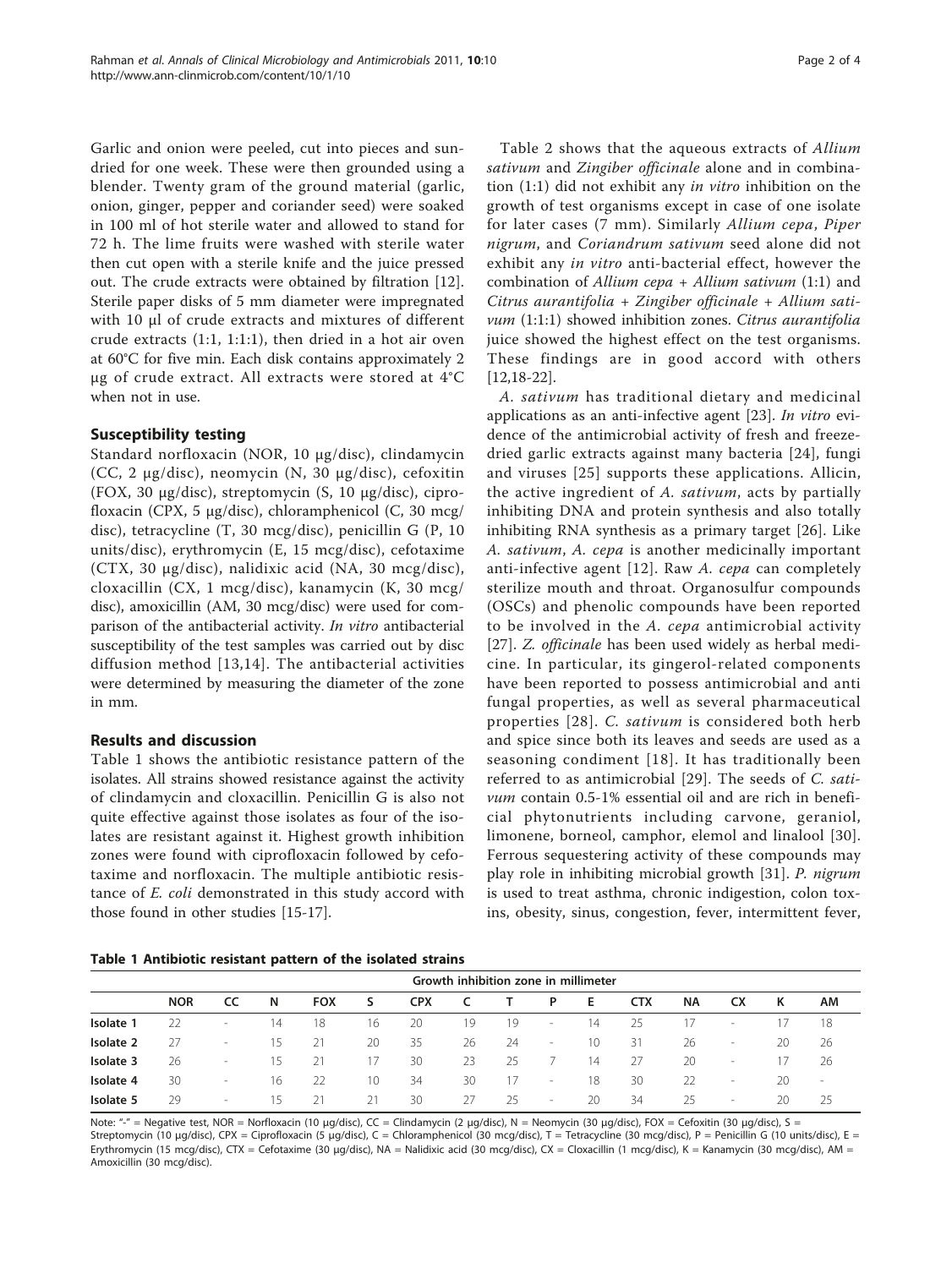<span id="page-2-0"></span>Table 2 Diameter (mm) of zone of inhibition produced by various spice extracts

| Isolated bacterial strains 1 2 3 4 5 6 7 |                |  |                            |                  |        |   | -8               | 9   |
|------------------------------------------|----------------|--|----------------------------|------------------|--------|---|------------------|-----|
| Isolate 1                                | ۰              |  | the company of the company |                  |        |   | 8                | 10  |
| Isolate 2                                | $\overline{a}$ |  | - - - - 7                  |                  |        | 8 | 9                | -10 |
| Isolate 3                                | ۰              |  | - - - - 7                  |                  |        |   | q                | - Q |
| Isolate 4                                |                |  |                            | $\sim$ 100 $\pm$ | $   /$ |   |                  | 8   |
| Isolate 5                                | -              |  | the company of the company |                  |        |   | $\overline{1}()$ |     |

Note: "-" = No inhibition zone,  $1 = Zingiber$  officinale (Aqueous extracts),  $2 =$ Allium cepa (Aqueous extracts),  $3 =$  Allium sativum (Aqueous extracts), 4 = Piper nigrum, (Aqueous extracts), 5 = Coriandrum sativum, seed (Aqueous extracts),  $6 = Z$ ingiber officinale + Allium sativum (1:1 aqueous extracts),  $7 =$ Allium cepa + Allium sativum (1:1 aqueous extracts),  $8 =$  Citrus aurantifolia +Zingiber officinale + Allium sativum (1:1:1 aqueous extracts), 9 = Citrus aurantifolia.

cold extremities, colic, gastric ailments and diarrhoea [[32](#page-3-0)]. It has shown to have antimicrobial activity [[33\]](#page-3-0). From HPTLC analysis it is reported that the major phytochemical present in the crude extract of P. nigrum was found to be piperine thus the inhibitor effect of crude extract of P. nigrum and its active constituent was found to be piperine [[34\]](#page-3-0). C. aurantifolia is popular as fruit and food ingredient for flavoring and adding acidity, its juices have been reported to exhibit antibacterial activity against wide range of microbes including Klebsiella pneumoniae, Shigella flexnerii, E. coli ATCC 25922 and Vibrio cholerae [[35,36](#page-3-0)].

The antimicrobial potency of plants is believed to be due to tannins, saponins, phenolic compounds, essential oils and flavonoids [[37](#page-3-0)]. It is interesting to note that even crude extracts of these plants showed good activity against multidrug resistant strains where modern antibiotic therapy has limited effect.

The effect of these spices on these organisms in vivo cannot be predicted from this study. And though paper disk assays a practical approach to study potential antibacterial compounds, using the size of inhibition zone to indicate relative antibacterial activity is not adequate. The zone must be affected by the solubility and rate of diffusion in agar medium or its volatilization; and thus the results could be affected.

Thus, there is a need for detailed scientific study of traditional medical practices to ensure that valuable therapeutic knowledge of some plants is preserved and also to provide scientific evidence for their efficacies.

## Conclusions

The extracts of these spices could be a possible source to obtain new and effective herbal medicines to treat diarrheal diseases caused by multi-drug resistant strains of E. coli in community. However, it is necessary to isolate the active constituents, and determine their toxicity, side effects and pharmaco-kinetic properties.

#### Acknowledgements

We thank staffs and kind support of the Department of Biotechnology and Genetic Engineering, Islamic University.

#### Author details

<sup>1</sup>Department of Biotechnology and Genetic Engineering, Islamic University, Kushtia-7003, Bangladesh. <sup>2</sup> Department of Microbiology, Jahangirnagar University, Savar, Dhaka-1342, Bangladesh.

#### Authors' contributions

MSR conducted laboratory analysis and drafted the manuscript. MSR and MAKP contributed equally to this work. MAKP, MRI and MMHK participated in the design of the study and supervise the work. All authors were involved in the interpretation of the data and approved the final manuscript.

#### Competing interests

The authors declare that they have no competing interests.

Received: 24 November 2010 Accepted: 15 March 2011 Published: 15 March 2011

#### References

- Akram M, Shahid M, Khan AU: [Etiology and Antibiotics Resistance Pattern](http://www.ncbi.nlm.nih.gov/pubmed/17378940?dopt=Abstract) [of Community Acquired Urinary Infections in J N M C Hospital Aligarh](http://www.ncbi.nlm.nih.gov/pubmed/17378940?dopt=Abstract) [India.](http://www.ncbi.nlm.nih.gov/pubmed/17378940?dopt=Abstract) Ann Clin Microbiol Antimicrob 2007, 6:4.
- Coates A, Hu Y, Bax R, Page C: [The future challenges facing the](http://www.ncbi.nlm.nih.gov/pubmed/12415249?dopt=Abstract) [developement of new antimicrobial drugs.](http://www.ncbi.nlm.nih.gov/pubmed/12415249?dopt=Abstract) Nat Rev Drug Discov 2002, 1:895-910.
- 3. Braga LC, Leite AAM, Xavier KGS, Takahashi JA, Bemquerer MP, Chartone-Souza E, Nascimento AMA: [Synergic interaction between pomegranate](http://www.ncbi.nlm.nih.gov/pubmed/16175202?dopt=Abstract) [extracts and antibiotics against](http://www.ncbi.nlm.nih.gov/pubmed/16175202?dopt=Abstract) Staphylococcus aureus. Can J Microbiol 2005, 51:541-547.
- 4. Elgayyar M, Draughon FA, Golden DA, Mount JR: [Antimicrobial activity of](http://www.ncbi.nlm.nih.gov/pubmed/11456186?dopt=Abstract) [essential oils from plants against selected pathogenic and saprophytic](http://www.ncbi.nlm.nih.gov/pubmed/11456186?dopt=Abstract) [microorganisms.](http://www.ncbi.nlm.nih.gov/pubmed/11456186?dopt=Abstract) J Food Prot 2001, 64:1019-1024.
- 5. Singh G, Kapoor IP, Pandey SK, Singh UK, Singh RK: [Studies on essential](http://www.ncbi.nlm.nih.gov/pubmed/12410554?dopt=Abstract) [oils: part 10; antibacterial activity of volatile oils of some spices.](http://www.ncbi.nlm.nih.gov/pubmed/12410554?dopt=Abstract) Phytother Res 2002, 16:680-682.
- 6. Valero M, Salmeron MC: [Antibacterial activity of 11 essential oils against](http://www.ncbi.nlm.nih.gov/pubmed/12810272?dopt=Abstract) Bacillus cereus [in tyndallized carrot broth.](http://www.ncbi.nlm.nih.gov/pubmed/12810272?dopt=Abstract) Int J Food Microbiol 2003, 85:73-81.
- 7. Leite de Souza E, Guerr NB, Stamford TLM, Lima EO: Spices: alternative sources of antimicrobial compounds to use in food conservation. Rev Bras Farm 2006, 87:22-25.
- 8. Lee KW, Everts H, Beynen AC: Essential oils in broiler nutrition. Int J Poult Sci 2004, 3:738-752.
- 9. Miura K, Kikuzaki H, Nakatani N: [Antioxidant activity of chemical](http://www.ncbi.nlm.nih.gov/pubmed/11902922?dopt=Abstract) [components from sage \(](http://www.ncbi.nlm.nih.gov/pubmed/11902922?dopt=Abstract)Salvia officinalis L.) and thyme (Thymus vulgaris L[.\) measured by the oil stability index method.](http://www.ncbi.nlm.nih.gov/pubmed/11902922?dopt=Abstract) J Agric Food Chem 2002, 50:1845-1851.
- 10. Craig WJ: Health-promoting properties of common herbs. Am J Clin Nutr 1999, 70:491-499.
- 11. Harley JP, Prescott LM: Laboratory Exercises in Microbiology. McGraw-Hill Publishers;, 5 2002.
- 12. Onyeagba RA, Ugbogu OC, Okeke CU, Iroakasi O: Studies on the antimicrobial effects of garlic (Allium sativum Linn), ginger (Zingiber officinale Roscoe) and lime (Citrus aurantifolia Linn). African Journal of Biotechnology 2004, 3:552-554.
- 13. Barry AL: Procedure for testing antimicrobial agent in agar media. In Antibiotica in laboratory medicines. Edited by: Lorian V. Baltimiore: Williams and Wilkins Co; 1980:1-23.
- 14. Bauer AW, Kibry WMM, Sherris JC, Turck M: [Antibiotic susceptibility testing](http://www.ncbi.nlm.nih.gov/pubmed/5325707?dopt=Abstract) [by a standardized single disc method.](http://www.ncbi.nlm.nih.gov/pubmed/5325707?dopt=Abstract) Am J Clin Pathol 1966, 45:493-496.
- 15. Kinge NW, Ateba CN, Kawadza DT: Antibiotic resistance profiles of Escherichia coli isolated from different water sources in the Mmabatho locality, Northwest Province, South Africa. South African Journal of Science 2010, 106:44-49.
- 16. Ebrahimi A, Lotfalian S: Isolation and antibiotic resistance pattern of Escherichia coli and couagulase possative Staphylococcus aureus from honey bees digestive tract. Iranian Journal of Veterinary Research 2005, 6:1-3.